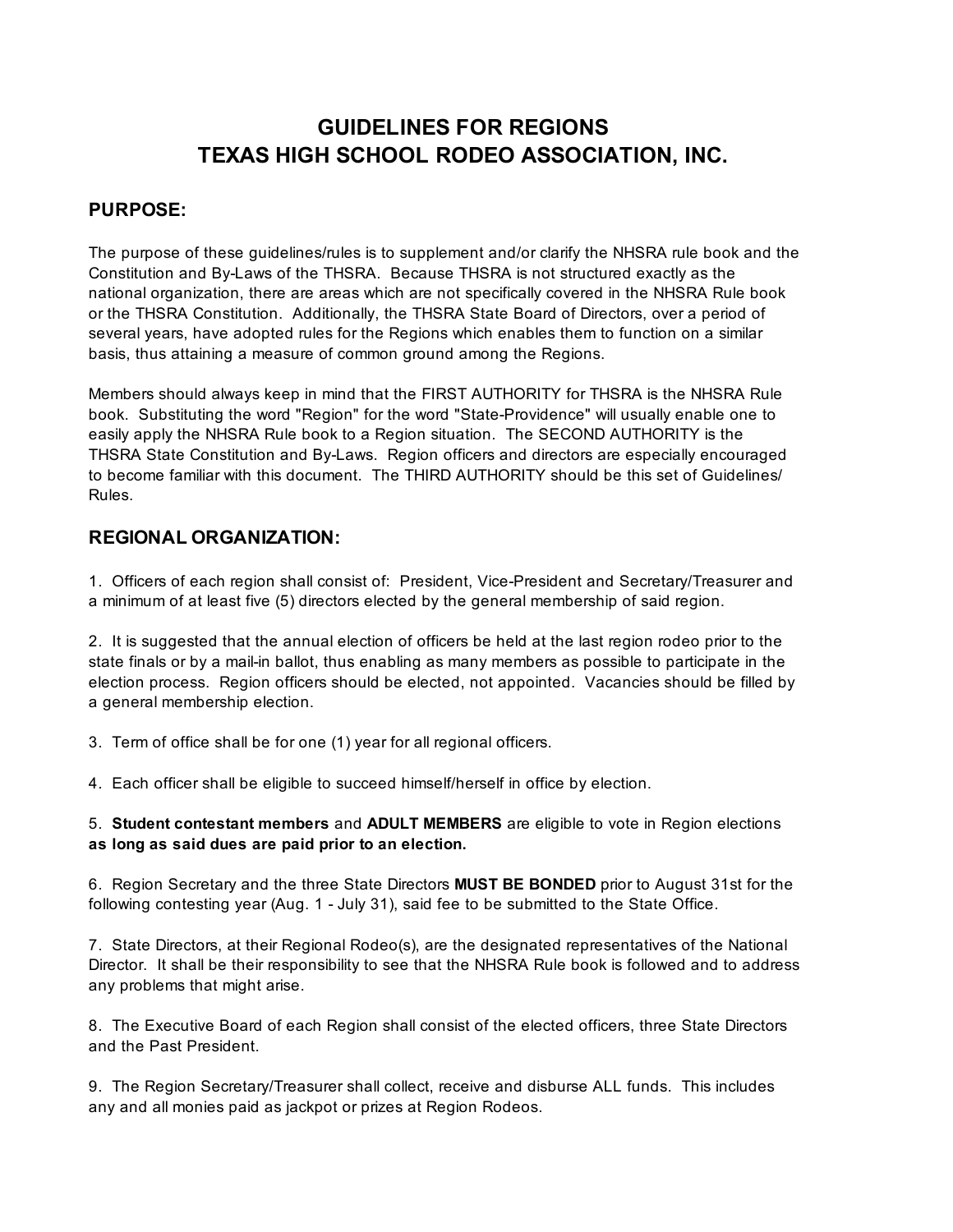10. The Region Secretary/Treasurer shall submit a yearly financial statement by August 31st to cover the period August 1st to July 31st of the previous "rodeo" year. Failure to submit said information by the August 31st deadline shall result in the offending region being fined One Hundred (\$100.00) Dollars. Within five (5) days of being assessed, notice of said fine will be given, in writing, to the Region President and the three State Directors of said region. Additional fine of One Hundred (\$100.00) Dollars shall be assessed for each thirty (30) days said financial statement is not remitted to the State Office. Any fines must be paid and said financial statement remitted to the State Office in order for contestants from that Region to compete in the State Finals Rodeo.

# **TRANSFERS**

1. Once a student has ENTERED in a rodeo in a given Region, that student CANNOT transfer to another Region unless he/she is released from said region and accepted by the region he/she is wanting to transfer into. The transfer form must be signed by both Region Secretaries and contestant wanting to transfer before contestant will be eligible to enter a regional rodeo.

2. Student contestants MAY NOT transfer points from one Region to another in the event his/her family moves to another Region.

3. When a transfer is made, the transfer is permanent, unless the member should physically move to another region, or if the member wanted to join another region at the beginning of the next rodeo year.

## **GRADES/ELIGIBILITY**

1. In order to participate in THSRA approved qualifying rodeos, students must have passing grades in at least 70% of the classes taken, or met the state activity requirement of the state they are members in. **ALL STUDENTS** will turn in grades to region secretaries at the beginning of the year and at the end of the **FIRST SEMESTER.** If a student does not meet grade requirements, he/she must miss the next two (2) rodeos in their region after the failing report card is received. When official verification that grades have been improved to meet NHSRA minimum requirements is received by the region secretary, student will be eligible to compete at the next qualifying rodeo. All official THSRA/Region rodeo entry forms must have certification of eligibility signed and dated by a school official as stated in the NHSRA Rule Book (Pg 28). All THSRA members, inclufing ones in home school, must attend an acacemically accredited high school. And, in the case of members in a home school program, their work and tests must be returned to the accredited home school from which curriculum was purchased for grading, with an official computer generated report card or progress report being issued by the accredited home school.

2. **SECOND SEMESTER GRADES ONLY** will be considered for eligibility of contestants to participate in the THSRA State Finals Rodeo. Students that take a multi-hour course but receive only ONE GRADE on the grade report form, will be considered taking ONE subject for that course.

3. Summer school will be treated as a semester.

# **TEAM ROPING**

1. Points earned will belong to the contestant (Event and All-Around).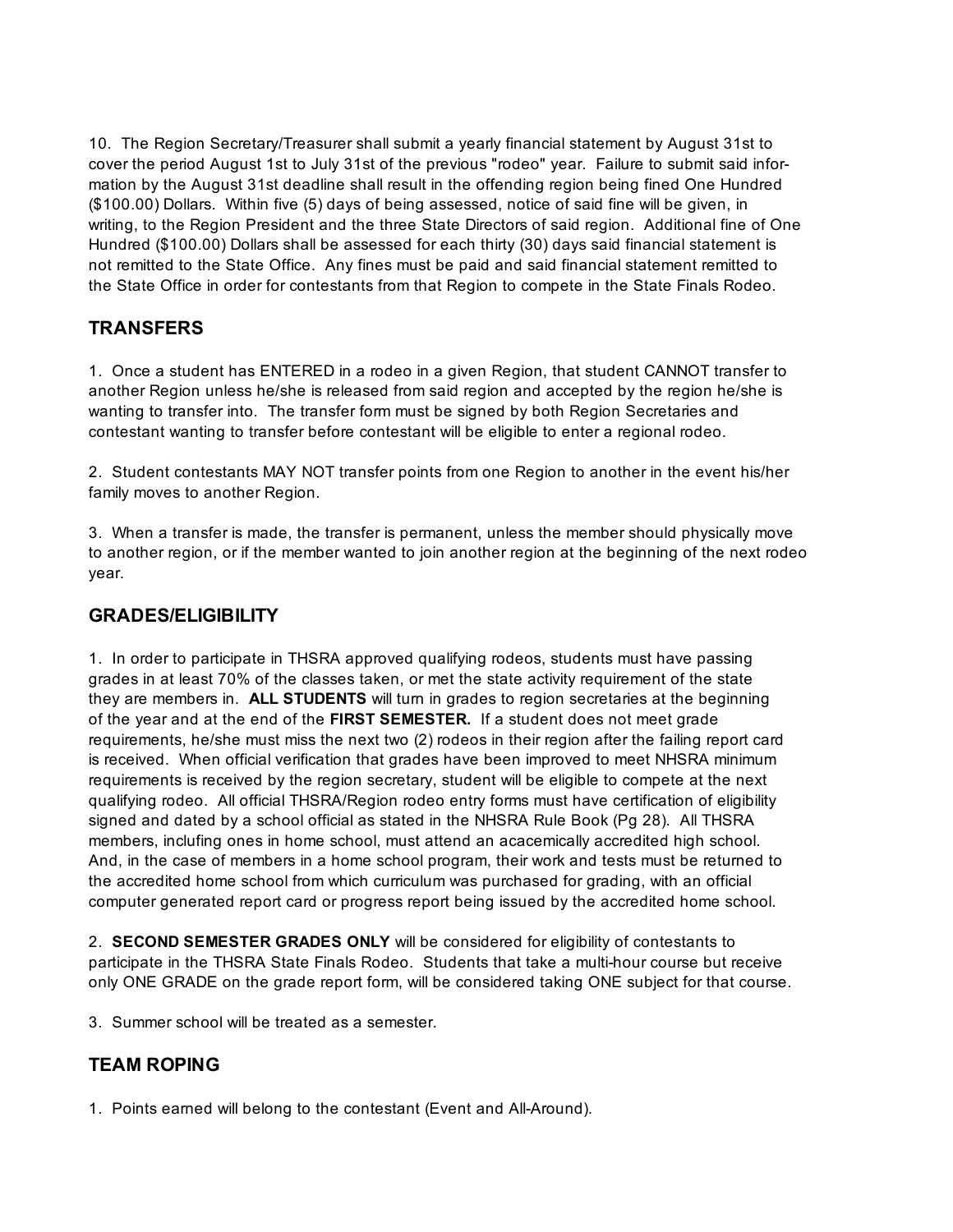2. As voted on by the State Board of Directors, in order for a contestant's points to count in the team roping, he/she must rope with another member of the same region.

3. As voted on by the State Board of Directors, draw partners are not allowed for any reason. If a team roper is left without a partner, he/she can pick up someone to rope with as long as that person is not already entered in the team roping and is already entered in the particular rodeo in question.

4. Prior to the Region's Final Rodeo, team ropers MUST DESIGNATE THEIR PARTNERS. (Designation is defined as entering with said partner at last rodeo.) At this time, partners' points will be added together to form a team. The top ten (10) teams qualify for the State Finals Rodeo.

5. After qualifying, if for any reason, his/her partner cannot attend the State Finals Rodeo, he/she may pick up a new partner of his/her choice, provided the new partner has roped in the Region's team roping event during the qualifying year.

#### **REGION ENTRY BLANKS**

1. Each region is required to use the official, state-approved entry form for each of said Region qualifying rodeos.

2. All entry blanks/forms must have the eligibility certification signed and dated as per NHSRA Rule Book.

#### **POINT SYSTEM**

1. Each Region shall use a ten (10) point system for each event to qualify contestants to the State Finals Rodeo. First place - ten (10) points, second place - nine (9) points, etc., through tenth place one (1) point. All points will count.

2. The All-Around in each region shall be computed as specified in the NHSRA Rule book on pgs. 39 - 42.

3. Any THSRA member may compete in ANY REGION RODEO other that his/her own region for money, prizes and/or practice but will receive NO POINTS.

# **ACTIVITY SHEETS**

1. Activity approval sheets must be submitted to the State Secretary 45 days prior to the scheduled event. Late activity sheets will not be approved.

2. Regional rodeo results must be sent to the THSRA website within ten (10) days following the approved event. Failure to submit said information within the above time frame shall result in the offending region being fined Fifty (\$50.00) Dollars for each occurrence. Within five (5) days of being assessed, notice of said fine will be given in writing to the State Directors and Region President. All fines must be paid prior to the State Finals Rodeo in order for contestants from that Region to compete in the State Finals Rodeo.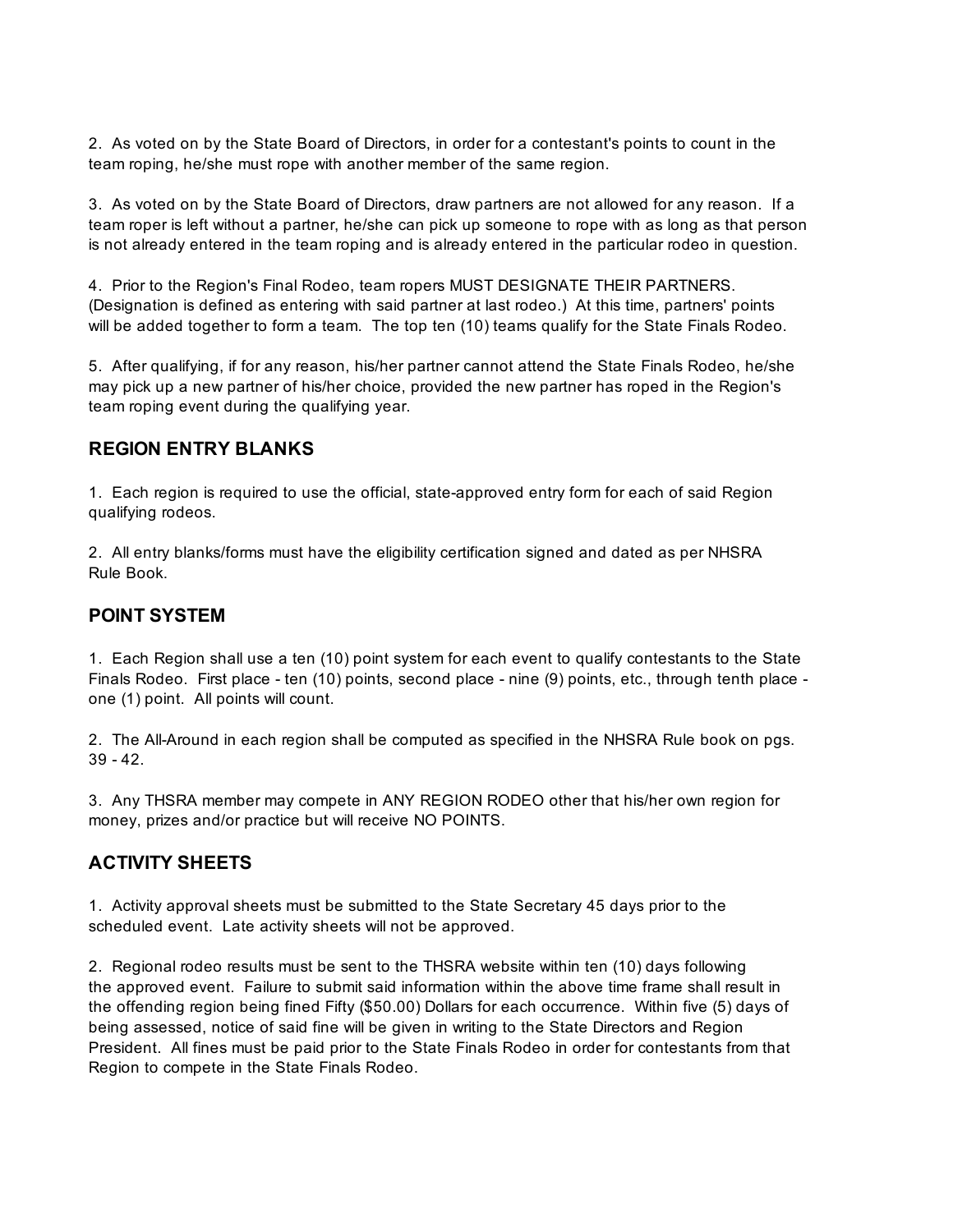#### **REQUIRED DONATIONS**

1. It is **MANDATORY** for all THSRA members to sell, at least, one (1) \$50.00 ad for the State Finals Program. The 1st \$50.00 ad must be turned into the members region secretary by/or before **December 1st.** If a member fails to meet this requirements, he/she will not be allowed to enter any THSRA rodeo until this requirement is met. All of the first \$50.00 ads will be due at the state office by **December 31st.** For any additional ads sold, the member will receive 25% commission on the additional ad amount and the member's region will receive 20% commission once the total sales has reached \$350.00.

2. Each Region may set up a donation schedule or program of their own to qualify for awards given on the region level.

3. Each THSRA member, high school and junior high divison, will be required to sell a minimum of fifteen (15) Ford Truck Raffle tickets. Each ticket cost \$5.00. For every five (5) tickets sold by the member, he/she will be able to put one (1) ticket in free. At least fifteen (15) raffle tickets must be sold, and money turned in to the Region Secretary by/or before **December 1st.** If a member fails to meet this requirement, they will not be allowed to enter any **THSRA** rodeo until this requirement is met. The raffle tickets are for a **F350 Crew Cab XL Dually 4X4 truck.** The drawing will be held during the THSRA Rodeo. All of the members' first fifteen (15) Ford Raffle tickets will be due at the State Office by January 1st of the following year.

4. Each THSRA member, high school and junior high division, will be required to sell 1 (one) Bloomer Trailer Raffle ticket. Each ticket sells for \$50.00 and each region will keep \$40.00 and \$10.00 will come to the State Office. These tickets and money for same must be due at the State Office by January 1st of the following year.

**5. Any member not meeting these requirements will not be allowed to participate in any region rodeo until the requirements listed above have been met!**

#### **MEMBERSHIP**

1. Applications for membership in THSRA will be accepted at any time.

2. **Paid adult members and student members** are eligible to vote on any regional matter brought before the general membership.

3. There shall be no waiting period after application is **CORRECTLY** submitted before allowing a contestant to compete in a region rodeo. If the applications is incomplete, member **must not** be allowed to compete in a region rodeo until such time the incomplete application has been corrected.

#### **REGION RODEO**

1. Each region shall hold a minimum of eight (8) qualifying rodeos for determining qualifying contestants to the State Finals Rodeo.

2. Regions have the option of adopting certain ground rules for region rodeos by approval of a majority of the Region Executive Board. These rules include suspension of the dress code due to inclement weather and designation of the area to be considered the "arena".